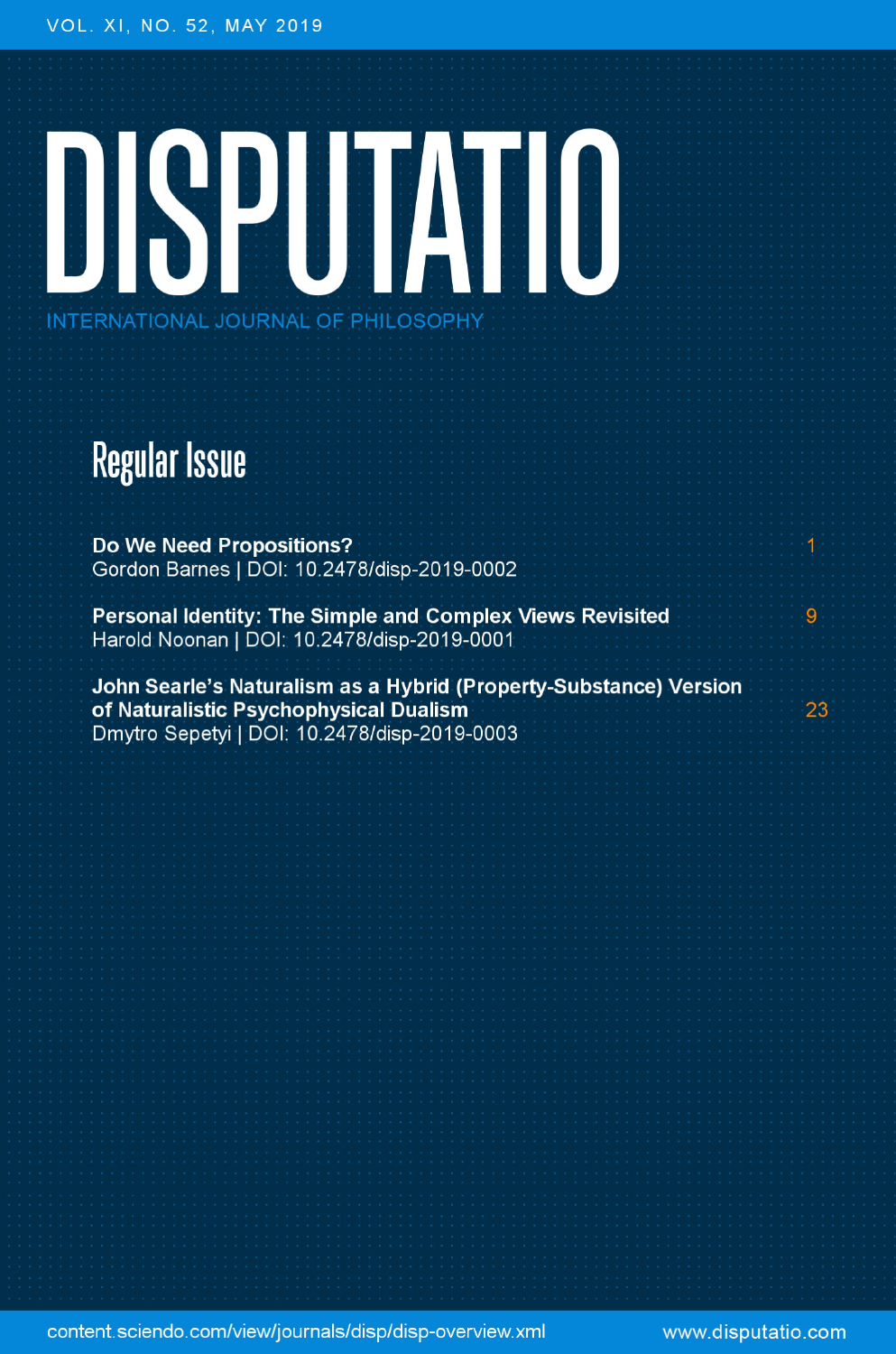*Disputatio* aims at publishing high-quality articles on any aspects of analytic philosophy (broadly construed), written in either English or Portuguese.

All submissions to *Disputatio* should be made to the managing editor by e-mail to disputatio@campus.ul.pt. Submitted manuscripts should be prepared for blind review, containing no identifying information, and be sent as a PDF or Word document attachment to the e-mail submission. The e-mail should have the subject 'Submission: [name of article]'. The body of the e-mail should include the author's name, institutional affiliation, address, and title of the submission. A short but informative abstract (max. 200 words) at the beginning of the manuscript is also required, followed by 5 keywords. For full information on how to submitt a manuscript, authors should read the instructions on the journal's website at https://www.degruyter.com/view/j/disp. Authors will receive an e-mail confirmation of receipt of their submission.

All unsolicited submissions to *Disputatio* are triple-blind refereed: the identity of the authors is not revealed to the referees, the identity of the referees is not revealed to the authors and the identity of the authors is not revealed to the editors. Without the prior permission of the editors, referees and board members will not show to other people material supplied to them for evaluation.

All material published in *Disputatio* is fully copyrighted. It may be printed or photocopied for private or classroom purposes, but it may not be published elsewhere without the author's and *Disputatio*'s written permission. Authors own the copyright of their articles. *Disputatio* owns all other materials. If in doubt, please contact *Disputatio* or the authors.

Founded in 1996, *Disputatio* is a non-profit publishing venture. It is currently owned by the Centre of Philosophy of the University of Lisbon and managed by the LanCog research group. Since 2013, it has been published exclusively online, as a fully open-access journal. From 2017 on, it is published by De Gruyter Open.



sciendo

Editors: Ricardo Santos and Elia Zardini. Biannual publication. ICS registration number: 120449. NIPC: 154155470. Headquarters: Centro de Filosofia, Faculdade de Letras de Lisboa, Alameda da Universidade, 1600-214 Lisboa.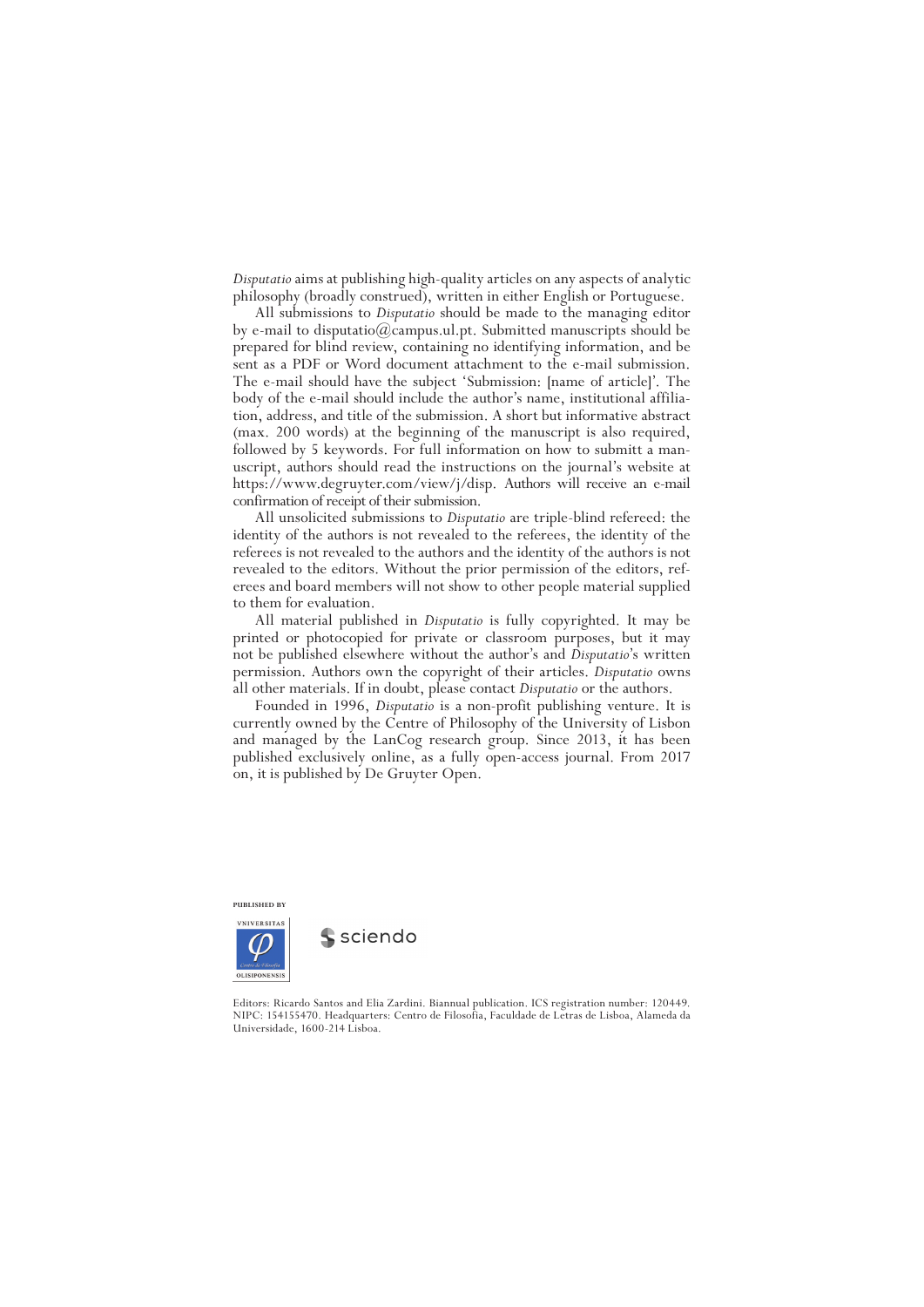## DISPUTATIO INTERNATIONAL JOURNAL OF PHILOSOPHY

Vol. XI, No. 52, May 2019

### **EDITORS**

Ricardo Santos (University of Lisbon) and Elia Zardini (University of Lisbon).

editorial assistants

José Mestre (University of Lisbon) and Diogo Santos (University of Lisbon).

### editorial board

Helen Beebee (University of Manchester), João Branquinho (University of Lisbon), Pablo Cobreros (University of Navarra), Annalisa Coliva (University of Irvine), Josep Corbí (University of Valencia), Esa Díaz-León (University of Barcelona), Paul Égré (Institut Jean Nicod), Fernando Ferreira (University of Lisbon), Roman Frigg (London School of Economics), Pedro Galvão (University of Lisbon), Manuel García-Carpintero (University of Barcelona), Kathrin Glüer-Pagin (University of Stockholm), Adriana Silva Graça (University of Lisbon), Sally Haslanger (MIT), Guido Imaguire (Federal University of Rio de Janeiro), António Lopes (University of Lisbon), Ofra Magidor (University of Oxford), Teresa Marques (University of Barcelona), José Martínez (University of Barcelona), Manuel Pérez-Otero (University of Barcelona), Josep Prades (University of Girona), Duncan Pritchard (University of Edinburgh), Włodek Rabinowicz (University of Lund), Sònia Roca (University of Stirling), Sven Rosenkranz (University of Barcelona), Marco Ruffino (UNICAMP), Pablo Rychter (University